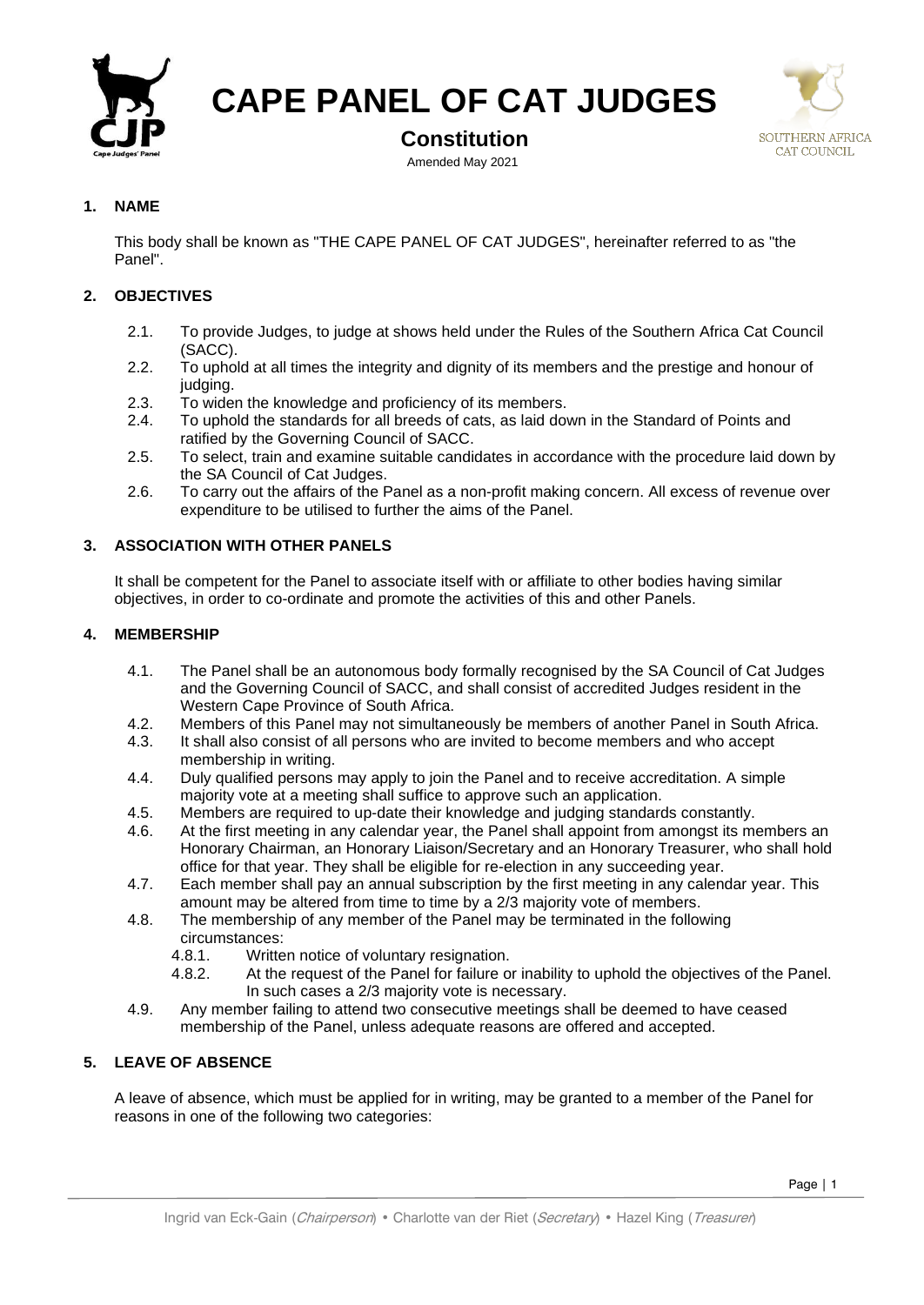

**CAPE PANEL OF CAT JUDGES**

**Constitution**



Amended May 2021

- 5.1. In order to take time off for travel, business, health, or other similar reasons. The maximum duration of absence will be restricted to one year. Judges in this category of absence may not accept Local or Provincial Judging assignments. Judges on travel and business-related absence may accept judging assignments in their temporary place of residence. Members may apply for an extension beyond one year due to extraordinary circumstances approved by the Panel, which upon return will result in a duration of probation or a refresher course, as decided by the Panel.
- 5.2. Existing panel members who emigrate and are transitioning to another group, governing body, or panel (as the case may be). When said judge has joined another Judging organisation, membership of the Cape Panel will automatically cease. Judges in this category also need to provide evidence on a regular basis to the effect that they are making progress in transitioning, by establishing contacts with Judging organisations in their new place of abode, as well as taking other steps, such as accepting Judging assignments. Failure to provide satisfactory proof of transition arrangements will result in rescinding the leave of absence by a 2/3 majority vote of the Panel. The duration of leave of absence is one year and may be extended due to extraordinary circumstances by a 2/3 majority vote of the panel.

Judges on a leave of absence may not exercise voting rights but may attend the AGM and Symposium of Council.

# **6. EMERITUS JUDGES**

From time to time, the Panel may award certain members "Emeritus Judge" status. The award can be made at any regular meeting, with the consent of 2/3 of the members present.

## **7. MEETINGS**

- 7.1. The Panel shall hold at least four meetings annually.<br>7.2. The Panel may from time to time decide to hold Virtu
- The Panel may from time to time decide to hold Virtual Meetings
- 7.3. A quorum shall consist of 50% of the members, calculated in the event of a fraction to the next highest number.

# **8. VOTING**

- 8.1. Where clauses require a 2/3 majority vote, all members must be invited to vote either in writing or by presence at a meeting. All other matters shall be decided by a simple majority vote of members present at a meeting.
- 8.2. In all cases, should there be an equality of votes, the Chairman shall exercise a second or casting vote.
- 8.3. Any amendment or addition to this Constitution can be passed by a 2/3 majority vote of the members.

### **9. DISCIPLINARY ACTION**

- 9.1. The Chairman shall act as Disciplinary Officer with the assistance of any two Panel members appointed as required. In the event of a complaint of a serious nature against a member of the Panel, or at the request of the Disciplinary Officers, the following procedure should be adopted:
- 9.2. No complaint shall be considered unless made in writing and signed by the complainant.
- 9.3. The member concerned shall be informed immediately of the nature of the complaint by the Disciplinary Officer.
- 9.4. A hearing shall then be arranged between the member, the complainant and the Disciplinary Officers.